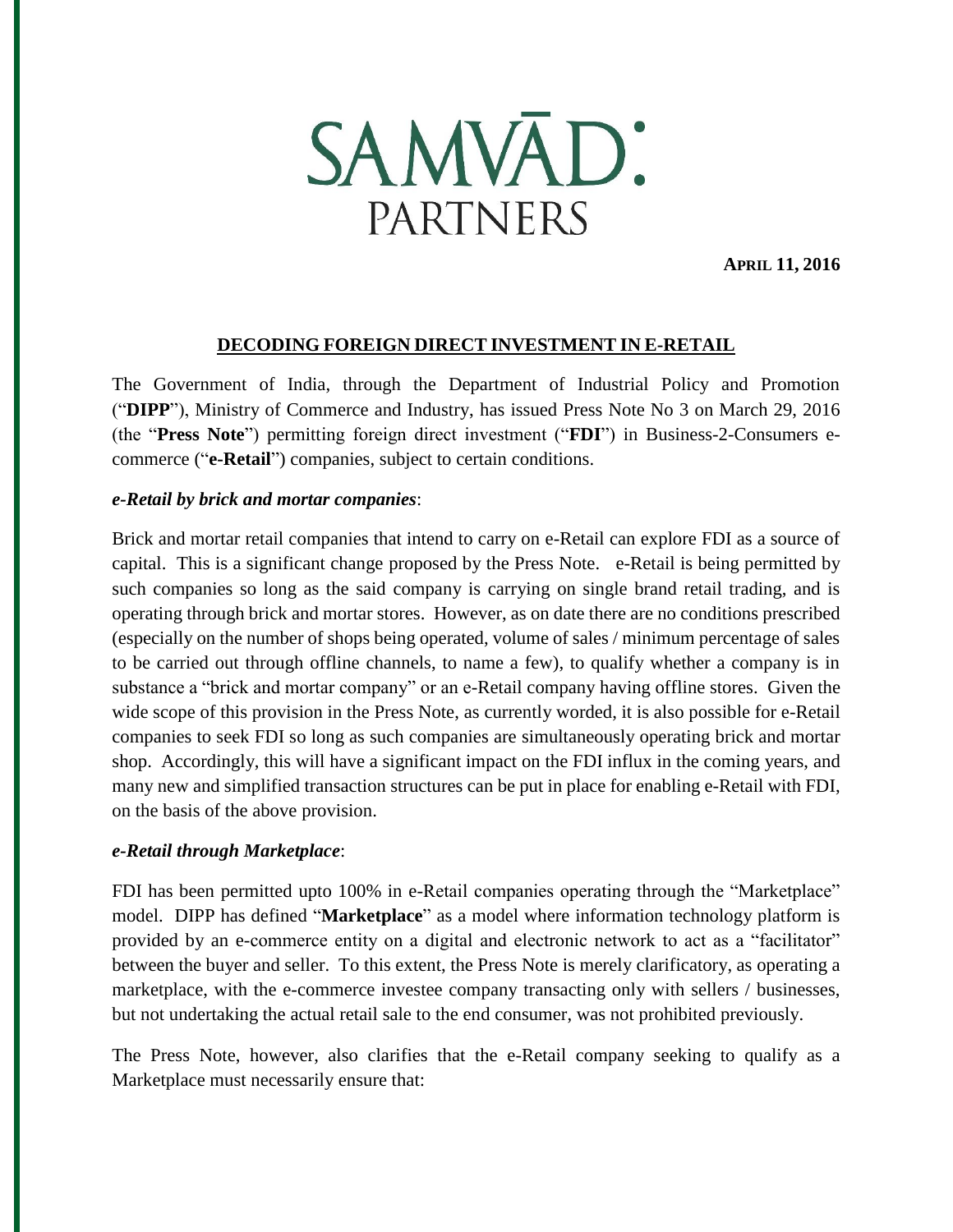- $\triangleright$  it does not exercise ownership over the products being sold on its platform;
- $\triangleright$  it does not directly or indirectly influence the pricing of the products being sold on its platform;
- $\triangleright$  any warranty/ guarantee of goods and services sold will be the responsibility of the seller selling the products on the platform, and not the e-Retail Marketplace entity;
- $\triangleright$  post sales, delivery of goods to the customer and customer satisfaction, at all times must be the responsibility of the seller and not the e-Retail Marketplace entity; and
- $\triangleright$  no vendor / seller operating on the e-Retail Marketplace company's platform (including the e-Retail Marketplace company's group / affiliate companies) can contribute to the sale of more than 25% of the total sales affected through such platform.

While the e-Retail company can provide the B2B sellers transacting through its platform, necessary support services such as warehousing, logistics, order fulfillment, call centre etc., the ultimate responsibility for completing the sale and ensuring customer satisfaction must remain with the seller operating on the Marketplace. The Press Note also clarifies that the Marketplace e-Retail company can facilitate payments for sale, subject to compliance with the guidelines issued by the Reserve Bank of India ("**RBI**"). This also clarifies the Marketplace e-Retail company's ability to open wallets / payment gateways to facilitate payments by purchaser to the seller operating on the Marketplace, without being construed as the "seller" for the purposes of the foreign exchange regulations.

It is pertinent to note that the restrictions on the scope of activities of the Marketplace e-Retail company as set forth in the Press Note, poses many challenges, even to existing e-commerce companies operating under this model. For example, the restriction around influencing sale price (and therefore, the presence or absence of discounts on the platforms), could result in a re-think of the business models and pricing mechanisms by e-Retail companies, generally. Similarly, the restriction on sale by any vendor or group / affiliate companies over 25% of the total sales effected through the platform, is significant. e-Retail Marketplace companies will no longer have the ability to channelize sales through a single affiliate company. In particular, e-Retail Marketplace structure would no longer be feasible for start-ups, as most start-ups have limited vendor / seller partner resources, and volume of sales by any single vendor / seller in most cases would be more than 25% of the total sales effected. Also this restriction will imply constant administration / monitoring (and not just a periodic monitoring), by every company, immaterial of the size or scale of operation, so as to ensure that the volume thresholds are not breached.

## *e-Retail through inventory based models*:

FDI has been restricted in e-Retail companies operating through inventory based model. The Press Note defines inventory based model of e-commerce as a model where inventory of goods and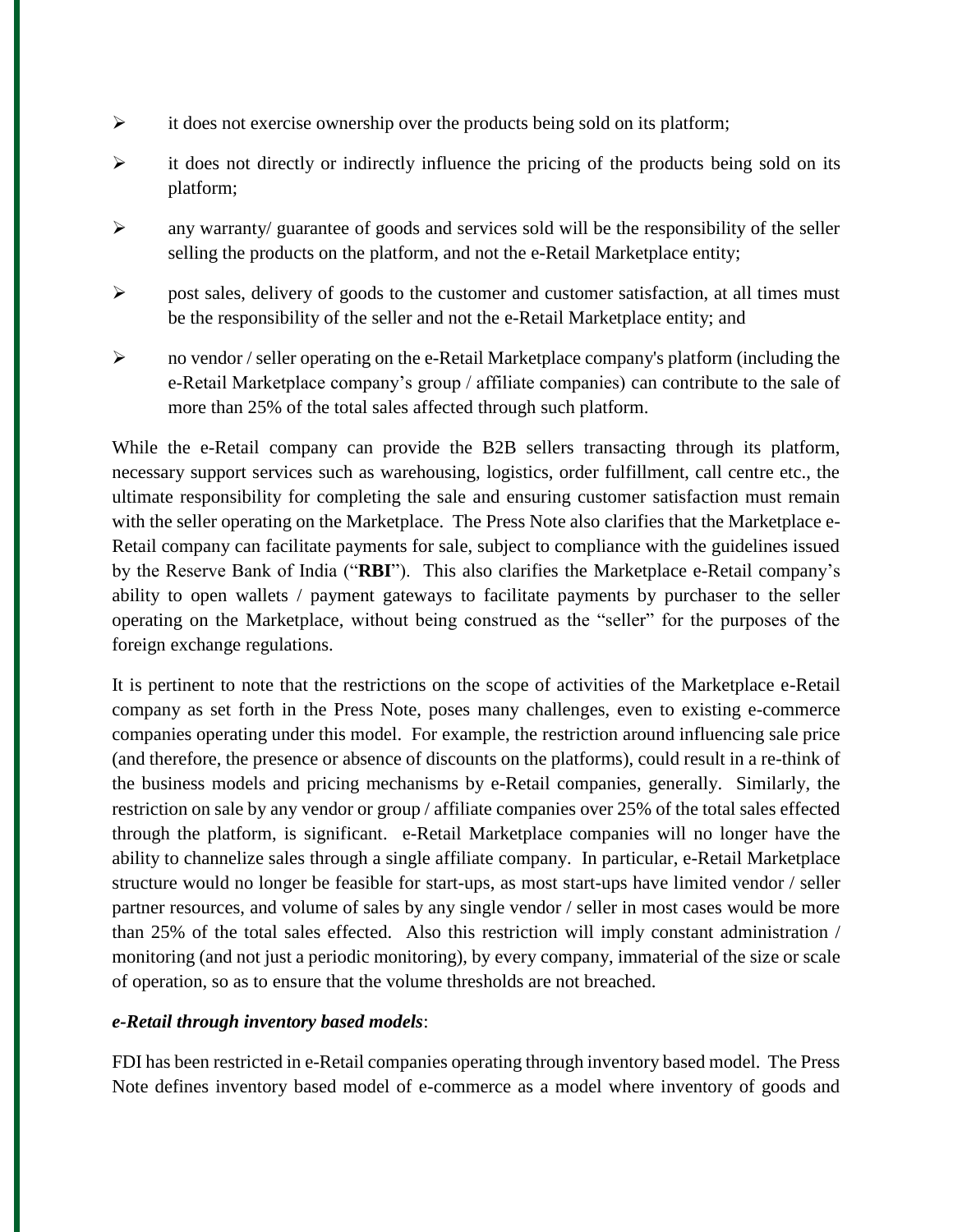services is owned by the e-commerce entity and is sold to the consumers directly, essentially a pure B2C retail.

Hence any e-Retail company having even a notional ownership of the inventory but involved in the actual sale of the product to the end customer would fall within the ambit of an "inventory based model", and FDI would be restricted in such e-Retail companies.

# *e-Retail by Manufacturers*:

To give further impetus to the Government of India's "Make in India" policy, FDI has been permitted in a manufacturing company engaged in e-Retail. Accordingly, a manufacturing company (whether incorporated in India or otherwise), is permitted to sell its products manufactured in India through e-commerce retail, and FDI in such manufacturing company undertaking e-Retail will be permitted. This is a departure from the previous position, and significantly impacts global e-retail brands who are exploring presence in India, as they will have the ability to undertake such e-retail in India through a subsidiary / joint venture structures, without the need for approval. This change in the policy would also be a welcome relief for many local manufacturers who look towards e-Retail for enhancement of sales.

An Indian manufacturer is also permitted to sell its own single brand products through e-Retail, under the following conditions:

- $\triangleright$  Indian manufacturer being the investee company, must be the owner of the Indian brand;
- $\triangleright$  Such a company must manufacture in India; and
- $\triangleright$  Such a company must manufacture at least 70% of its products in house, and sources not more than 30% from other Indian manufacturers.

Currently the Press Note does not prescribe the sectoral cap applicable to such manufacturing e-Retail companies, and clarity in this behalf will be necessary.

## **Conclusion**

e-commerce, as a sector, has shown great potential for growth and the Press Note is a welcome step for giving further impetus to such growth, through FDI. While FDI has been permitted in certain forms of eRetail, FDI in pure eRetail business continues to be restricted. It is also important to note that this is currently a policy announcement. Necessary notifications / amendments to the foreign exchange laws will need to be made by the RBI in the coming days to operationalize and implement this policy.

*\*This is an update for general information purposes only and does not constitute legal advice. Should you have any queries please write to us at [infodel@samvadpartners.com.](mailto:infodel@samvadpartners.com)*